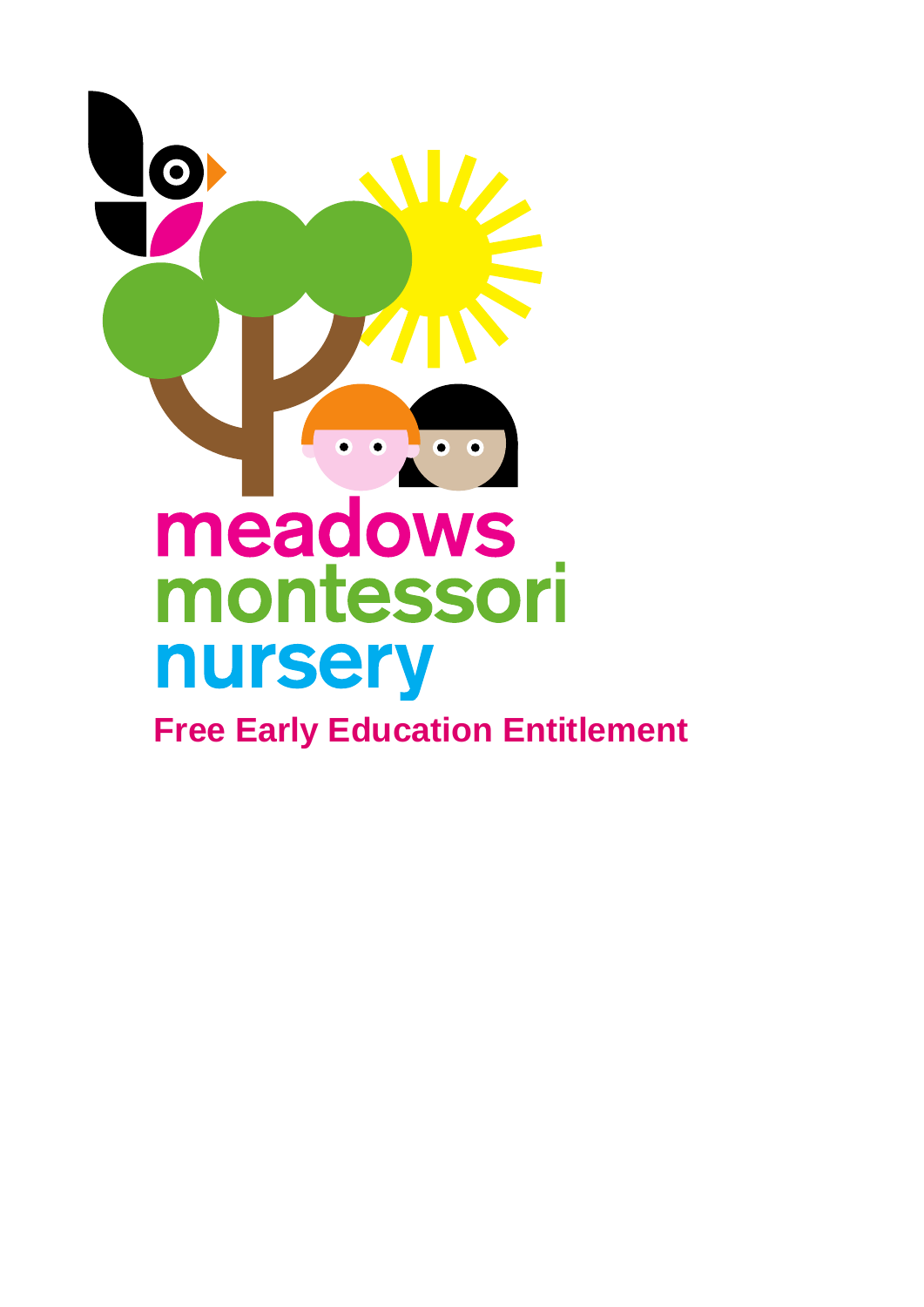

# **10.12 Free Early Education Entitlement**

All three and four-year-olds are entitled to 15 hours of free early education a week until they either go into reception class or reach compulsory school age (the term following their fifth birthday). This free entitlement is paid from the term after your child turns three. Please see the cut-off dates below:

| Born on or between   | Terms for eligible funding                                |
|----------------------|-----------------------------------------------------------|
| 1 January - 31 March | Summer term (April onwards)                               |
| 1 April - 31 August  | Autumn term (September onwards)                           |
|                      | 1 September – 31 December   Spring term (January onwards) |

### **Using Free Early Education Entitlement**

#### *30 hours funded childcare*

You may be able to get up to 30 hours funded childcare. If you are eligible for the extra hours you must sign up online to get a code to give to your childcare provider to reserve your place. You may be able to get up to 30 hours funded childcare. If you are eligible for the extra hours you must sign up online to get a code to give to your childcare provider to reserve your place.

#### *Eligibility*

You can usually get 30 hours funded childcare if you (and your partner, if you have one) are:

- in work or getting parental leave, sick leave or annual leave
- each earning at least the [National Minimum Wage or Living Wage](https://www.gov.uk/national-minimum-wage-rates) for 16 hours a week this is £120 if you're over 25

This earnings limit doesn't apply if you're self-employed and started your business less than 12 months ago.

You're not eligible if:

- your child doesn't usually live with you
- the child is your foster child
- either you or your partner has a [taxable income](https://www.gov.uk/income-tax) over £100,000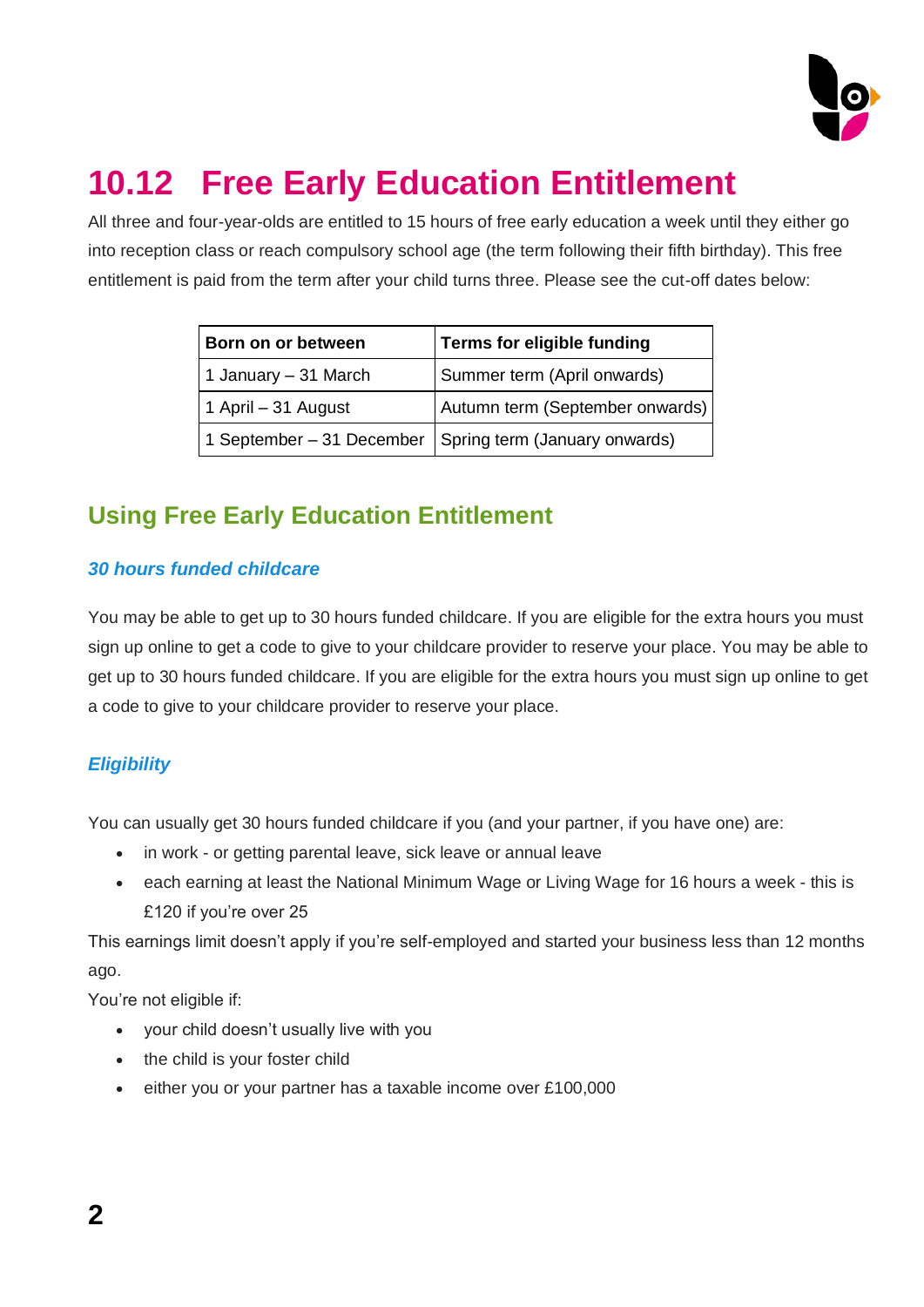

You can get 30 hours funded childcare at the same time as claiming Universal Credit, tax credits or childcare vouchers.

### **Using Funded Early Education Entitlement**

The 15/30 hour entitlement can currently be used:

- For morning sessions 8 12pm or 9 12pm
- For afternoon sessions 1 3.50pm
- Through a maximum of two childcare providers you should arrange this with your chosen provider

#### *Please note the lunch time session 12-1pm or the late session 4-6pm are not covered by the funded hours.*

If your child is attending and claiming 30 hours at the nursery your hours will pro-rata over the course of the school year. If, however, your child attends 15 hours or less, full fees are payable out of the term time.

We also accept 2 year funding for those 2 year olds that have finding in place.

### **How to claim Funded Early Education Entitlement**

We will be able to apply for Funded Early Education Entitlement funding on your behalf from Essex County Council. The funding is then paid directly to us on a termly basis.

Each term we will ask you to sign a parent/carer agreement form. The form is your commitment to us for your child's place for the coming term. We will then submit the form to Essex County Council to claim the Funded Early Education Entitlement for the next term.